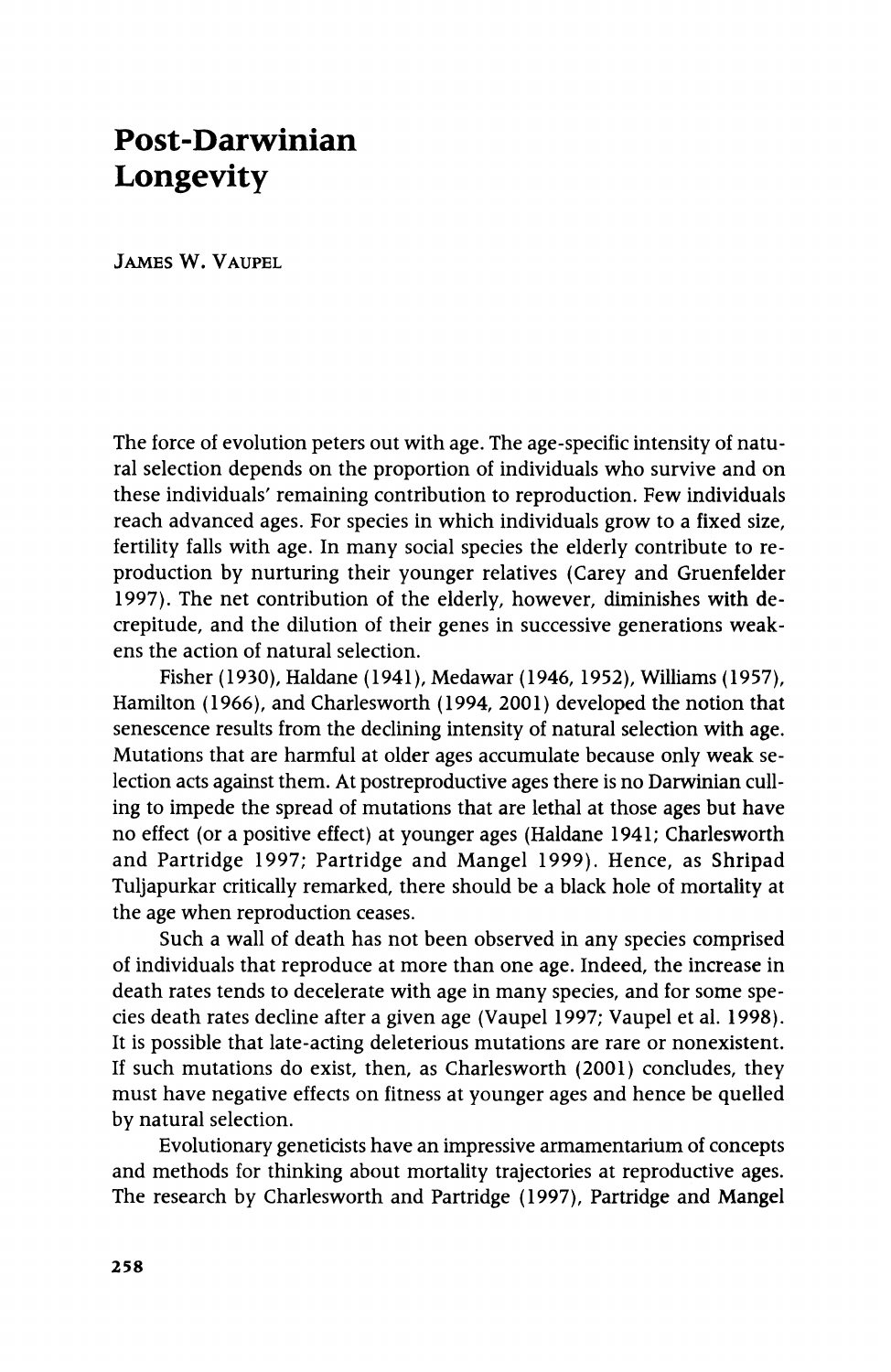**(1999), and Charlesworth (2001), together with studies by Tuljapurkar (1997), Pletcher and Curtsinger (1998, 2000), Pletcher, Houle, and Curtsinger (1998, 1999), Promislow and Tatar (1998), and others, suggests the vitality of recent efforts to explain why survival does not plummet to zero when reproduction ceases. This line of research, however, does not and probably cannot answer detailed questions about mortality in the postreproductive span of life.** 

**In this chapter I venture into the reaches of age that lie beyond the force of natural selection, to shed some light on what determines the duration of postreproductive survival. The general approach I suggest may also prove useful in addressing such related questions as the following. What determines the trajectory of mortality at postreproductive ages? Under what circumstances does mortality reach a plateau? Under what circumstances does mortality decline after some age? What determines the level of postreproductive mortality?** 

**The postreproductive ages are, to use James Carey's phrase, post-Darwinian, in the sense that there is no longer any age-specific pressure from natural selection. Nevertheless, the health and vitality of individuals of some species when they enter the postreproductive period of life are determined by evolutionary forces operating at younger ages. An analogy helps explain the steps involved.** 

**The speed and trajectory of a ball are governed by the pitcher's strength and skill up to the moment when the ball leaves the pitcher's hand. Thereafter, the ball's course is determined by the force of gravity acting on the momentum of the ball. Similarly, the course of life up until the end of reproduction is determined by evolutionary forces. After reproduction ceases, the remaining trajectory of life is determined by forces of wear, tear, and repair acting on the momentum produced by Darwinian forces operating earlier in life. Reliability engineers who study wear, tear, and repair refer to the failure of equipment and use failure-time as a synonym for life span. Hence, I employ the phrase "force of failure" as a shorthand for the action of the various forces that determine the failure of complicated systems, including living organisms. The force of failure is analogous to the force of gravity in the metaphor about a ball's path. The force of gravity acting on the momentum of the ball determines how far it will travel. The force of failure acting on the post-Darwinian momentum of an organism determines how long the organism will survive.** 

**The dynamics of the force of failure hinge on the design of a complicated system. At postreproductive ages the design is set: evolution can no longer modify it. At younger ages, however, the powerful creativity of evolution produces miracles of innovative design. Thus at younger ages it may be reasonable to focus attention on evolutionary forces rather than on considerations of reliability engineering. Nonetheless, evolution has to operate under constraints dictated by physical and chemical laws and engineering principles.**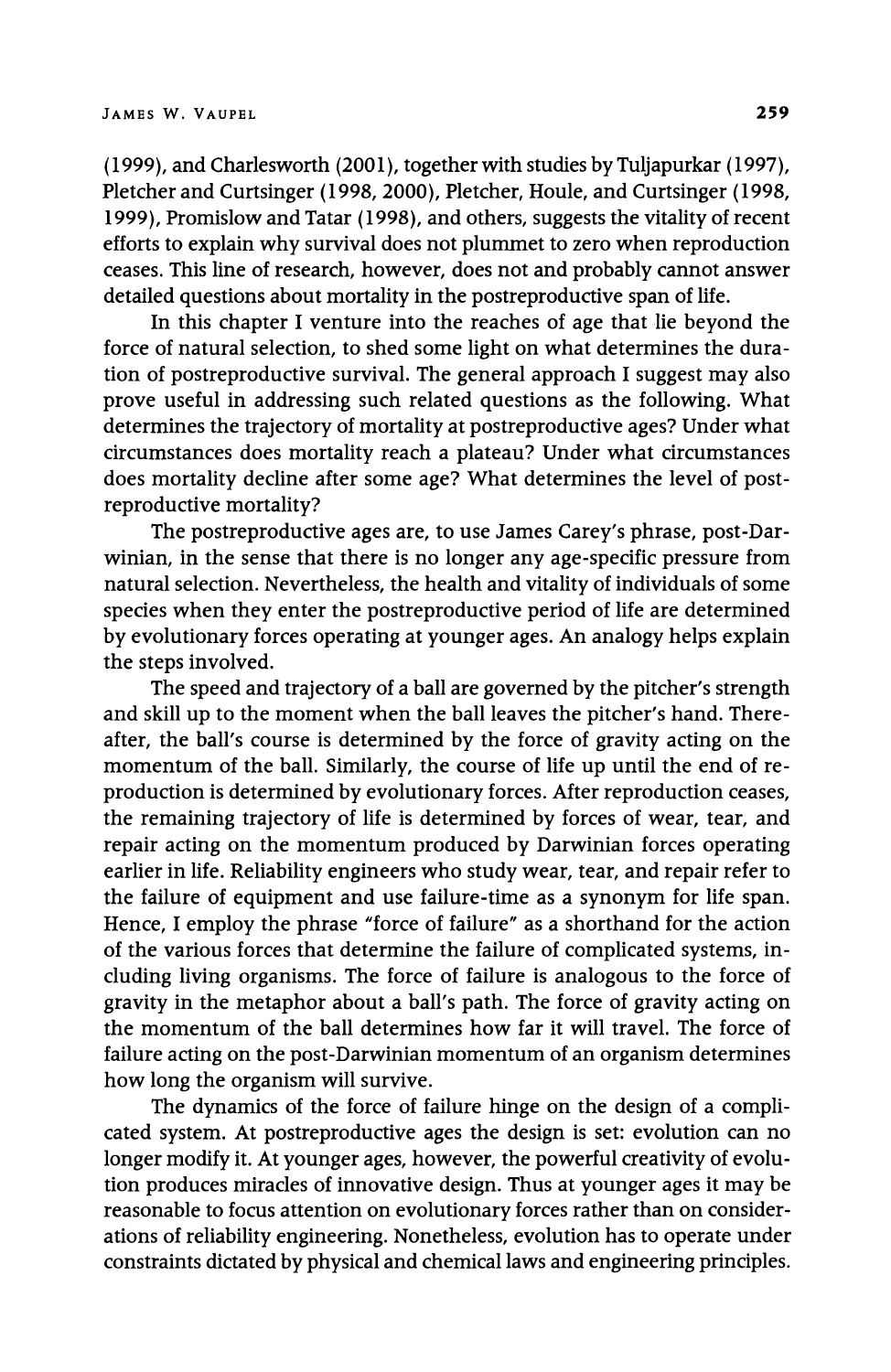**Furthermore, evolution maximizes fitness rather than design reliability. As in design of equipment by humans, designs favored by natural selection usually economize on materials and allow imperfections and variation. A full explanation of the trajectory of mortality at ages before the end of reproduction is likely to build largely on evolutionary theory, but it will be based partially on considerations of reliability engineering. Shiro Horiuchi's pathbreaking chapter in this volume demonstrates this. Earlier research on reliability analyses of the aging of living organisms includes contributions by Abernathy (1979) and Gavrilov and Gavrilova (2001); the Gavrilovs' references are helpful but their purported facts and findings are unreliable.** 

**My thesis is that the force of natural selection governs the length of life of most individuals of a species in a given environment, but that the force of failure governs the length of the outer tail of longevity. The start and end of the tail can be quantified in many ways. Here I use a simple expedient. I assume that the tail of longevity starts at the age when only 10 percent of a birth cohort is still alive. For the species for which data on sizable populations are available, reproduction at this age is negligible. Although this is a very rough indicator, I consider this age to be the start of the post-Darwinian span of life. I assume that the tail of longevity ends at the maximum life span attained by the cohort being studied. The length of the tail of longevity is given by record life span minus the top tenth percentile of life span. The relative length of the tail is the length divided by this percentile.** 

# **The elusive concept of life span**

**The life span of an individual is the duration of that individual's life. When, however, does life start? For humans, life spans are usually measured from birth. If they were measured from conception and if nine of ten conceptions end in miscarriage, then human life expectancy would be cut by a factor of ten. The life span of other species is often measured from the start of a particular stage of life, for example emergence from the pupa for some insects.** 

**For some species, age at death can be difficult to determine, especially in the wild. Furthermore, individuals of some species spend long periods in hibernation or some other stage in which the flame of life barely flickers.** 

**Environmental conditions can drastically influence the duration of life for a species. Human life expectancy in some populations today is well under 50 years, and in some historical populations it was under 25, whereas for Japanese women today it is 85 (Oeppen and Vaupel 2002; Japanese Ministry of Health, Labor and Welfare 2002). Depending on diet and other conditions, the life span of medflies can be substantially extended (Carey et al. 1998). Queen bees can live an order of magnitude longer than workers, even though queens and workers are genetically identical (Finch 1990). Point mutations of one or two genes can double or triple life spans (Johnson 1997).**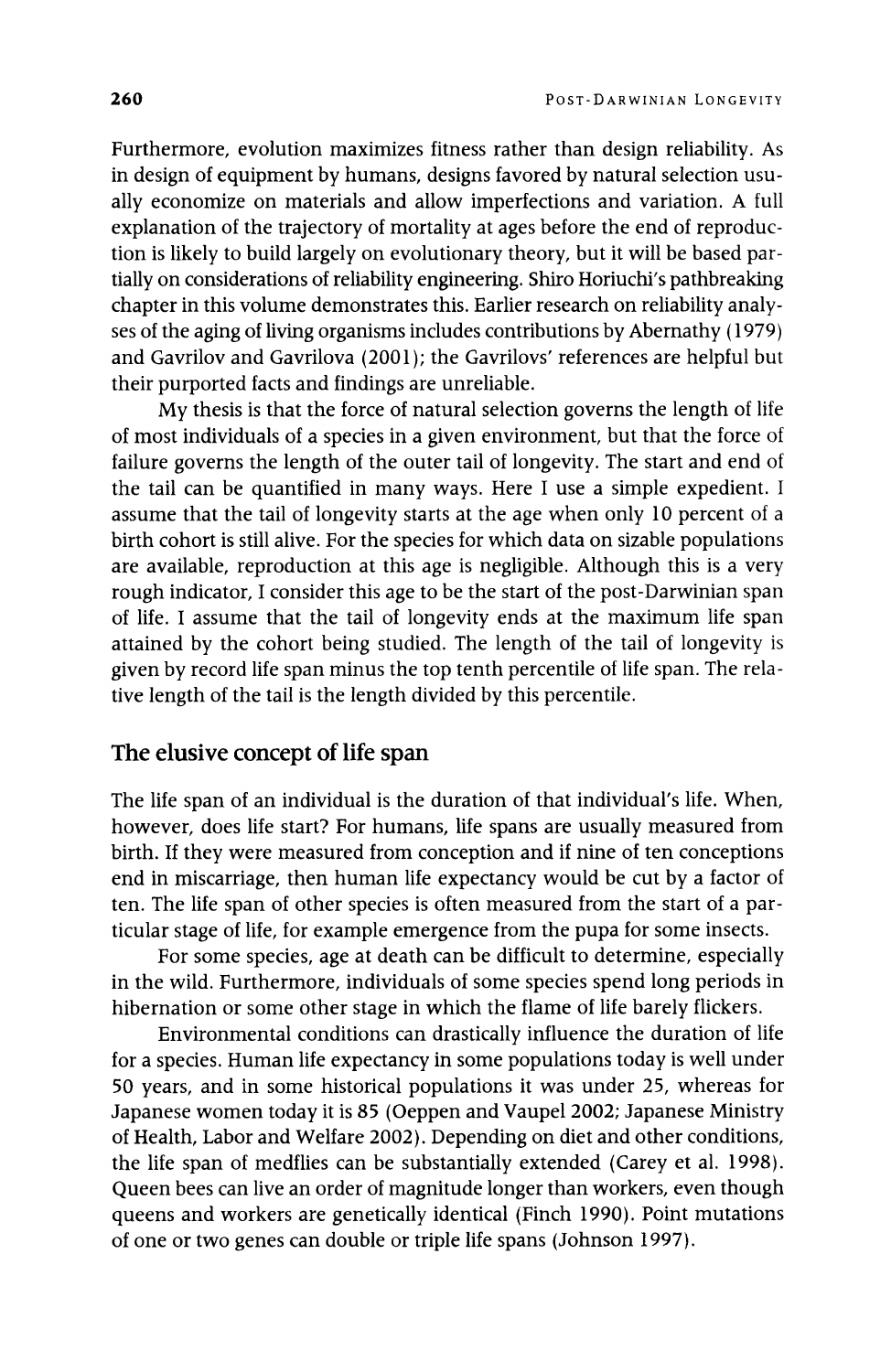**These well-known complexities of the concept of life span imply that life span data must be treated with caution, especially when comparing individuals from different species or from different environments. Here I highlight an additional difficulty that is less well understood. Record life span, which is usually the only life span measure available for a species (Carey and Judge 2000), can vary considerably depending on population size and the trajectory of mortality at advanced ages. This trajectory, as I argued above, is determined by the force of failure operating on post-Darwinian momentum. It is often assumed that the average duration of life for individuals in a species is some more-or-less fixed fraction of the maximum life span observed for individuals in the species. If this were true, then record life span could be used as a surrogate for average life span. The facts, however, are very different.** 

**It used to be believed that for most species death rates tend to increase exponentially with age at adulthood. It is now known that there is a deceleration of the increase in death rates at older ages and sometimes a decline after some age. For humans, a simple exponential curve (the Gompertz curve) fits mortality data for most populations serviceably well from age 35 or so up to age 95 or so. After age 95, a marked deceleration of the rate of mortality increase is observed in populations with reliable data (Thatcher et al. 1998). After age 110, human mortality may reach a plateau or even start to fall (Vaupel et al. 1998; Robine and Vaupel 2002). For other species for which large populations have been followed from birth to death, deceleration of the rise of mortality is also observed, usually with a plateau that is reached when a few individuals are still alive and sometimes with a strong decline in mortality after some age (Vaupel 1997; Vaupel et al. 1998).** 

**It is useful, then, to consider three cases: (1) death rates increase exponentially with age; (2) death rates reach a plateau; and (3) death rates decline with age after some age. For simplicity, assume that only 10 percent of the population is alive at the age when death rates reach 10 percent per unit of time (year, month, week, or day depending on the species). In Table 1, three specific formulas are used to model mortality after this post-Darwinian age. In the first model, death rates rise exponentially. In the second model, death rates remain at 10 percent. And in the third model, death rates gradually fall from 10 percent to 1 percent. In the table, four population sizes are considered-populations with ten observations of old-age life span, populations with a thousand observations, populations with a million observations, and populations with a billion observations.** 

**Note that if mortality increases exponentially, then the post-Darwinian span of life is only moderately influenced by population size. If, however, mortality declines, then the post-Darwinian tail lengthens dramatically with increases in population size. Also note that at any given population size, the duration of life from the onset of old age to the longevity record is**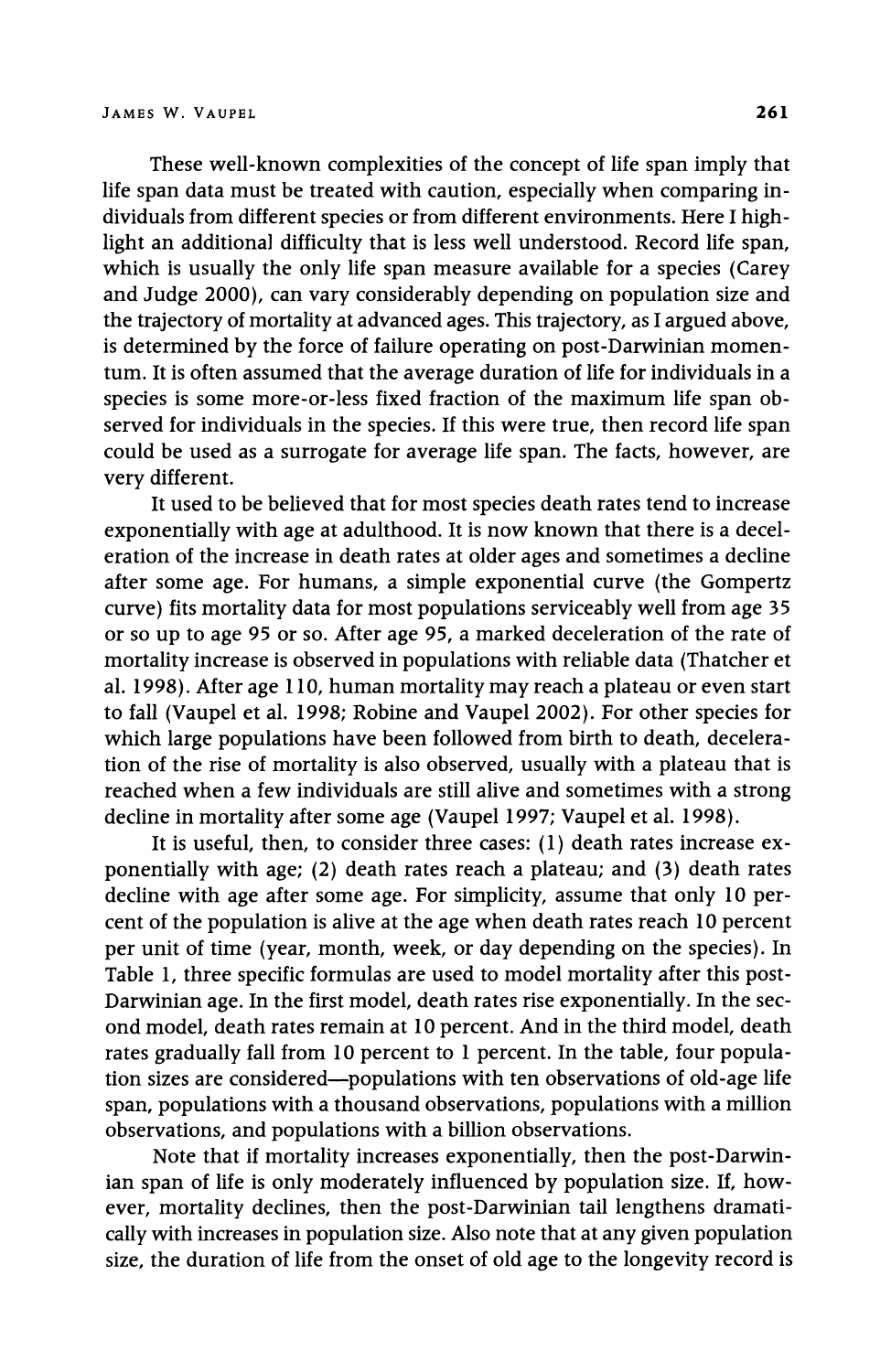| <b>Population size</b> | Increasing | Constant   | <b>Declining</b> |
|------------------------|------------|------------|------------------|
|                        | mortality  | mortality  | mortality        |
| 10                     | 13         | 27         | 180              |
|                        | 7 to 21    | 10 to 69   | 21 to 600        |
| 1.000                  | 21         | 73         | 637              |
|                        | 19 to 25   | 54 to 115  | 394 to 1.061     |
| 1.000.000              | 27         | 142        | 1.276            |
|                        | 26 to 30   | 123 to 184 | 1,139 to 1,752   |
| 1,000,000,000          | 31         | 211        | 2.019            |
|                        | 29 to 33   | 192 to 253 | 1,728 to 2,443   |

| <b>TABLE 1</b> Median record life span and 98 percent range of record life |
|----------------------------------------------------------------------------|
| spans for small and large cohorts and for increasing, constant, and        |
| declining age-specific mortality                                           |

**SOURCE: Author's calculations. The record life spans are computed from the age when the force of mortality**  reached 10 percent. From this starting age, the trajectory of increasing mortality is given by  $\mu(x) = 1 \exp(.1x)$ . In **the constant mortality case, the force of mortality was held at 10 percent per unit of time. The trajectory of**  decreasing mortality is  $\mu(x) = .09 \exp(-.1x) + .01$ . In a cohort of *n* individuals, the probability that all are dead by age x is  $(1-s(x))^n$ , where

$$
s(x) = \exp(-\int_0^x \mu(a)da
$$

**is the probability of surviving from the starting age to age x. Hence the pth fractile of the distribution of**  maximum life span can be calculated as the age at which  $s(x)=1-p^{1/n}$ . The medians in the table were computed **by setting p=0.5; for the range, values of p=0.01 and p=0.99 were used.** 

**very long for species for which mortality declines with age and quite long for species for which mortality has leveled off.** 

**Table 2 provides some empirical data about tails of longevity for several species. In modern human populations with low levels of mortality, the tail of longevity is relatively short. As indicated in Table 2, it used to be longer. For genetically identical lines of rats, Drosophila, and nematode worms, even longer tails are observed. For one-celled yeast and for large, genetically heterogeneous populations of invertebrates, the tails are very long.** 

**Caution must be used in interpreting the table because population sizes vary greatly. As shown in Table 1, population size can have a substantial impact on maximum life span, especially when mortality levels off or declines. Furthermore, regardless of population size, the trajectory of mortality at advanced ages has a major impact on record life span. As mentioned earlier, for modern human populations for which reliable data are available, mortality increases more or less exponentially until age 95 or so and does not level off until age 110. For the genetically identical populations of flies and worms in Table 2, a mortality plateau is reached relatively earlier in life (see Horiuchi's chapter in this volume). Yeast mortality fluctuates, rising and falling and rising again (Vaupel et al. 1998). For the genetically heterogeneous populations of insects in Table 2, mortality falls sharply at older ages (Vaupel et al. 1998). The length of the tails in Table 2 is thus consistent with the general thrust of Table 1.**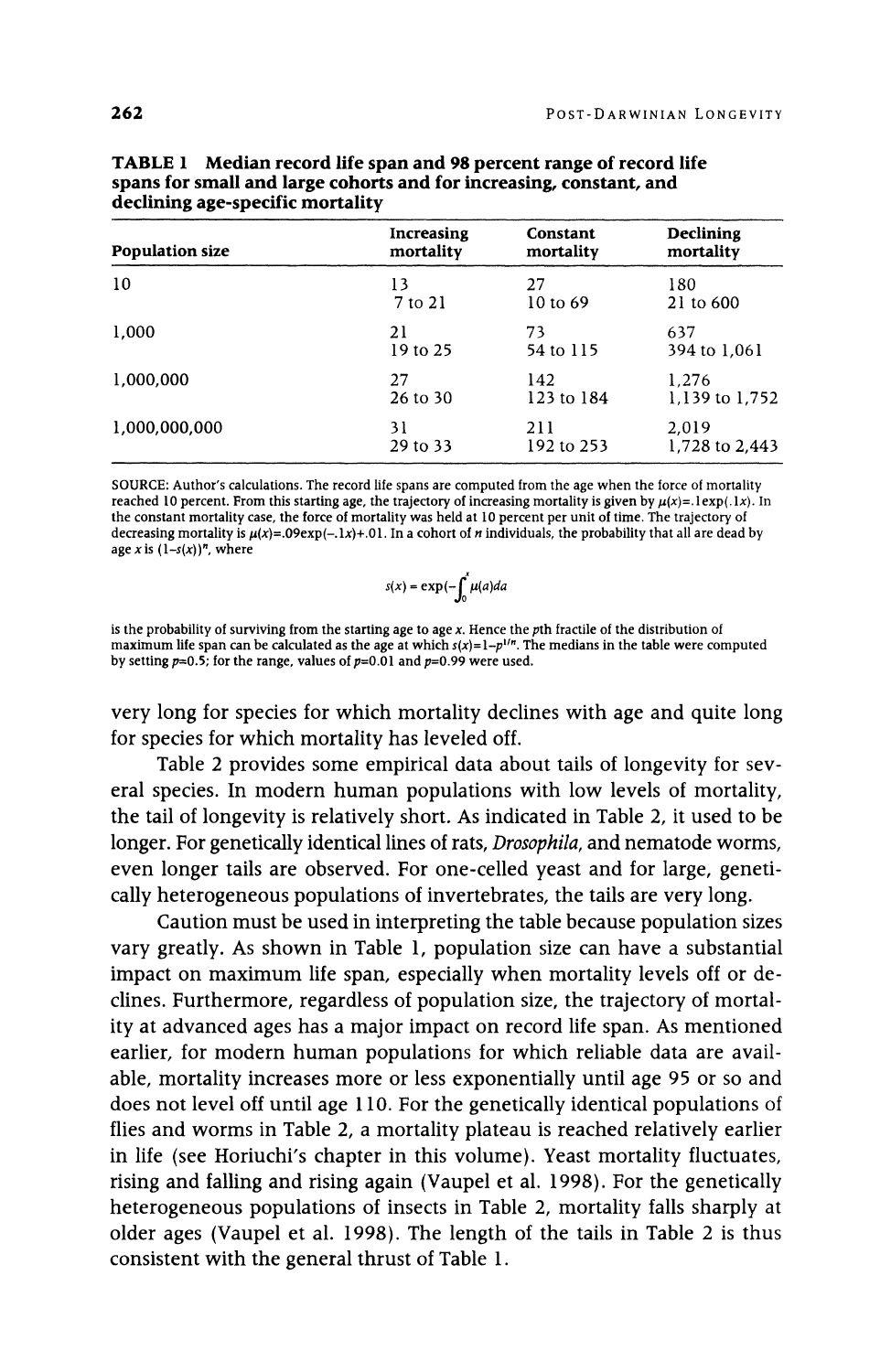| <b>Population</b>                                     | Size of<br>cohort | Age when<br>10 percent<br>survive, $x_{10}$ | <b>Maximum</b><br>age<br>attained,<br>$x_{\rm max}$ | <b>Relative</b><br>length of<br>the tail of<br>longevity,<br>$\tau = (x_{\text{max}} - x_{10})/x_{10}$ |
|-------------------------------------------------------|-------------------|---------------------------------------------|-----------------------------------------------------|--------------------------------------------------------------------------------------------------------|
| <b>Humans</b>                                         |                   |                                             |                                                     |                                                                                                        |
| Japanese females,<br>1999 period life table           | $\approx 10^6$    | 97 years                                    | 113 years                                           | 0.16                                                                                                   |
| Swedish females, cohort of 1870                       | 60,000            | 86 years                                    | 110 years                                           | 0.28                                                                                                   |
| Swedish females, cohort of 1760                       | 30,000            | 77 years                                    | 102 years                                           | 0.32                                                                                                   |
| Roman gravestones in Hungary,<br>both sexes, AD 0-399 | 184               | 62 years                                    | 100 years                                           | 0.61                                                                                                   |
| <b>Genetically identical</b>                          |                   |                                             |                                                     |                                                                                                        |
| Rats, both sexes                                      | 770               | 698 days                                    | 1,427 days                                          | 1.04                                                                                                   |
| Drosophila                                            | 16,000            | 52 days                                     | 95 days                                             | 0.83                                                                                                   |
| Nematode worms, wild-type                             | 20,000            | 19 days                                     | 32 days                                             | 0.68                                                                                                   |
| Nematode worms, age-1 mutant                          | 10,000            | 27 days                                     | 54 days                                             | 1.00                                                                                                   |
| Yeast (S88C)                                          | $\approx 10^6$    | 27 days                                     | 119 days                                            | 3.41                                                                                                   |
| Yeast (EG103)                                         | $~10^6$           | 10 days                                     | 67 days                                             | 5.90                                                                                                   |
| <b>Genetically heterogeneous</b>                      |                   |                                             |                                                     |                                                                                                        |
| Medflies, both sexes                                  | 1,200,000         | 33 days                                     | 171 days                                            | 4.18                                                                                                   |
| Anastrepha ludens, both sexes                         | 1,600,000         | 50 days                                     | 163 days                                            | 2.26                                                                                                   |
| Anastrepha serpentina, both sexes                     | 350,000           | 33 days                                     | 90 days                                             | 1.73                                                                                                   |
| Anastrepha obliqua, both sexes                        | 300,000           | 32 days                                     | 75 days                                             | 1.34                                                                                                   |
| Parasitoid wasps, both sexes                          | 30,000            | 17 days                                     | 70 days                                             | 3.12                                                                                                   |

|         | <b>TABLE 2</b> The relative length of the tail of longevity for several |
|---------|-------------------------------------------------------------------------|
| species |                                                                         |

**NOTES: Japanese and Swedish data are from the Human Mortality Database maintained by the University of California, Berkeley, and the Max Planck Institute for Demographic Research (http://www.demogr.mpg.de/ databases). The data for Hungary are from a life table, based on gravestone epitaphs, estimated by Acsadi and Nemeskeri (1970); these data may not be reliable. In particular, it is unlikely that the maximum age actually was 100 (Jeune and Vaupel 1995, 1999). More likely it was 85 or 90, which would give a value of rof 0.37 or 0.45. Numerous life tables based on age estimation of skeletal remains have been published, but the methods are highly questionable (Hoppa and Vaupel 2002). The nonhuman data are all from the Nonhuman Mortality Database maintained at the Max Planck Institute for Demographic Research. The rat data were supplied by Vladimir Anisimov; they pertain to a Wistar-derived line called LIO. The Drosophila melanogaster data are from**  James W. Curtsinger, the nematode worm (*C. elegans*) data are from Thomas E. Johnson, and the yeast (*S.* **cerevisiae) data are from Nadege Minois at the Max Planck Institute for Demographic Research. The medfly (Ceratitis capitata), Anastrepha, and parasitoid wasp (Diachasmimorpha longiacaudtis) statistics are from experiments**  conducted in Tapachula, Mexico, under the direction of James R. Carey. Note that x<sub>max</sub> is the empirical **maximum age attained and hence is different from the theoretical**  $x^*$ **. Thus**  $\tau$  **in this table is subtly different from** the  $\tau$  that is a function of  $x^*$ .

**In any case, the tails of longevity in Table 2 are astounding. For Japanese women today, the maximum span of life is a mere 16 percent higher than the top tenth percentile. For yeast, medflies, and parasitoid wasps, however, maximum life span is more than triple the advanced old age that only a tenth of the population attains. So long for some invertebrates and so short**  for modern humans: this is a tail on which to hang a tale--of reliability.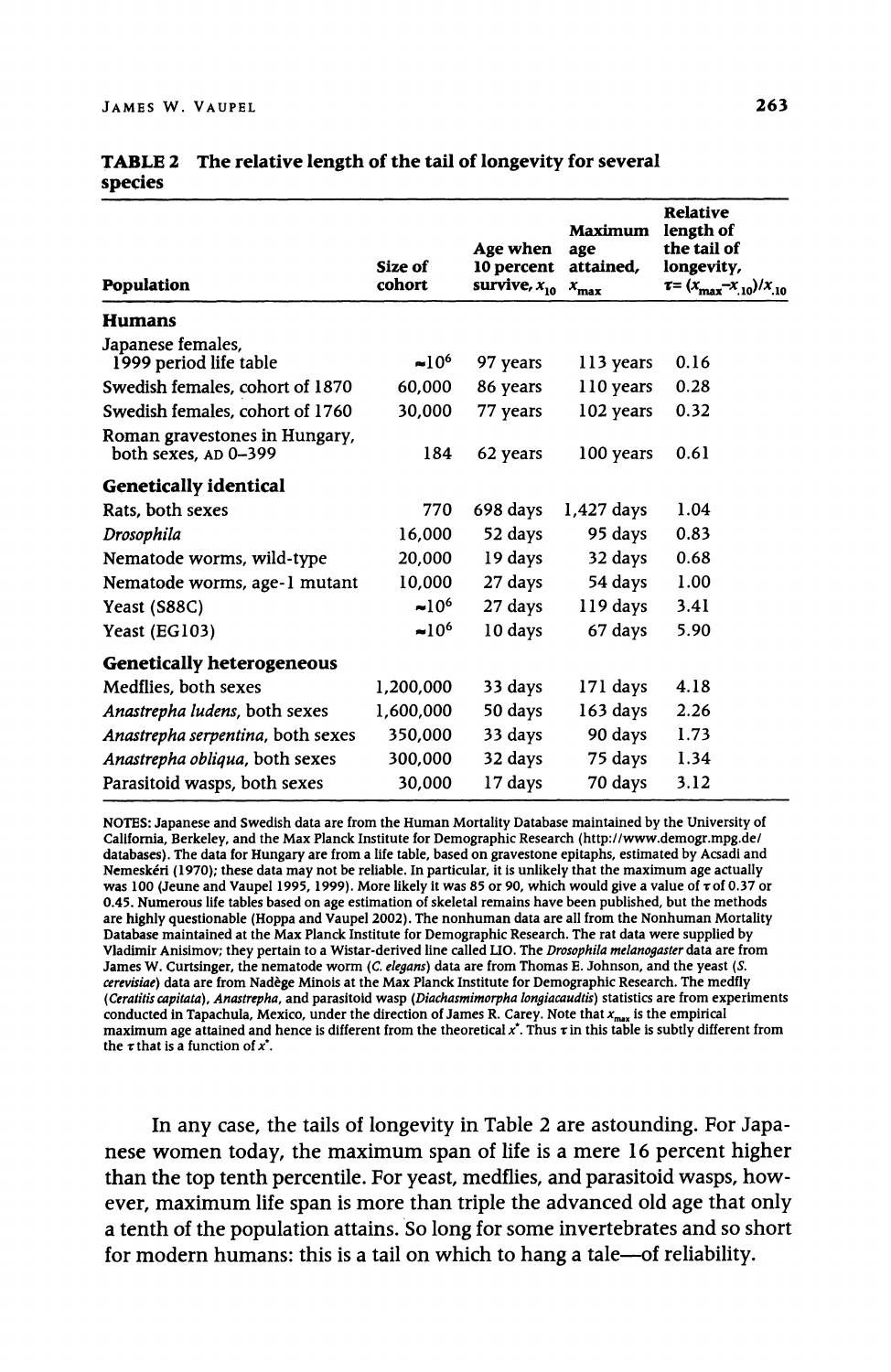## **Determinants of the length of the tail of longevity**

**Using some simple models, in my research I have started to explore the impact of various design features and environmental characteristics on the remarkably dissimilar gaps between record life span and the top tenth percentile of life span. I have looked at three aspects of a species' physical design: repair, redundancy, and individual variability. In addition, I have begun to consider the impact of environmental variability.** 

**Consider first an organism that suffers some constant hazard of death**   $\mu$  at all ages. The chance of survival to age x is then given by  $s(x) = \exp(-\mu x)$ . Hence the age at which only 10 percent of the population is still alive,  $x_{10}$ , is given by .1= $\exp(-\mu x_{10})$ , which implies  $x_{10} = -\ln(1)/\mu$ . In a cohort of *n* individuals, the chance that all are dead by age x is  $(1-\exp(-\mu x))^n$ . Therefore,  $x^*$ , the median of the maximum life span, is given by .5= $(1-exp(-\mu x^*))^n$ , which implies  $x^* = -\ln(1 - .5^{1/n})/\mu$ . The relative length of the tail of longevity, **v, can thus be calculated by** 

$$
\tau = \frac{\ln(1-.5^{1/n})}{\ln(.1)} - 1.
$$

Note that  $\mu$ , the force of mortality, drops out of this formula. If the hazard **of death is 5 percent, then 10 percent of the population can be expected to survive to age 46. If the cohort has 1,000 members, then the median age at which the last individual dies is 145.5. The tail of longevity is 2.16 times longer than the age to which only a tenth of the population survives. (The**  life expectancy of this species, by the way, is the inverse of  $\mu$ , or 20 when  $\mu$ is 5 percent. If  $\mu$  were 1 percent, then life expectancy would be 100. The **relative length of the longevity tail, however, would be 2.16 regardless of**  the constant value of  $\mu$ .)

**Consider another species that has two "systems" such that death results only when both systems fail. As a simple analogy, consider human eyesight. Blindness occurs if both eyes fail. How does such redundancy affect the longevity tail? The age to which 10 percent of the population survives is given by**  $.1 = 1 - (1 - \exp(-\mu x_{10}))^2$ , so  $x_{10} = -\ln(1 - .9^{1/2})/\mu$ . The median of the maximum life span achieved is given by  $.5=((1-exp(-\mu x^*))^2)^n$ , so  $x^*=$  $-\ln(1-.5^{1/2n})/\mu$ . Thus the relative length of the tail is given by

$$
\tau = \frac{\ln(1 - .5^{1/2n})}{\ln(1 - .9^{1/2})} - 1
$$

Note again that  $\mu$  drops out of the formula for the tail. Hence the force of **mortality for the redundant species could be set so that the life expectancy (or any other index of survival) for this species was the same as for the**  simpler species:  $\tau$  will not be affected. In a population of size 1,000 with  $\mu$ **equal to 5 percent, the relative length of the tail of longevity is 1.68 for the redundant species compared with 2.16 for the simpler species.**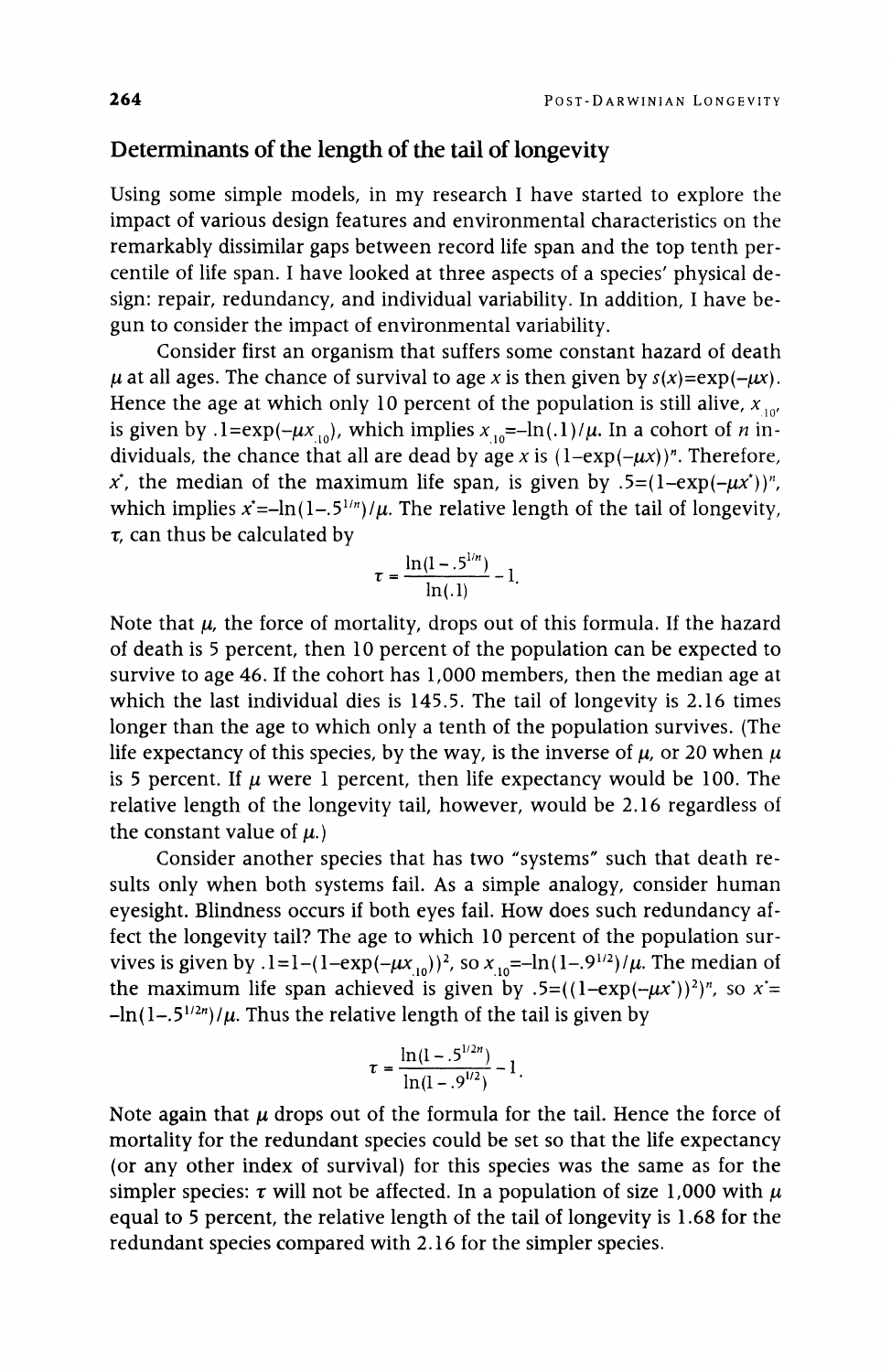**This finding-redundancy reduces the relative length of the tail of longevity-holds for all the species designs I have explored. It is easily shown that putting more and more systems in parallel, such that all have to fail**  before the organism dies, reduces  $\tau$ . I have also looked at more complicated **designs, with both parallel and serial elements, using computer simulation**  to estimate  $\tau$ . It may be possible to prove the result under general condi**tions, perhaps using the theory of phase-type distributions, but so far I have only considered some simple systems with independent elements that suffer constant mortality.** 

**I have also explored the impact of allowing repair. When an individual is about to die, the individual can be granted a second chance. Or individuals can be given a new lease on life with some probability. Individuals could be given nine chances or more, with some probabilities. "Repaired" or "resuscitated" individuals could have the same or worse survival chances than they faced before. Anatoli Yashin and I explored such models in the context of human life expectancy (Vaupel and Yashin 1986, 1987), and some of our results could be extended to analyses of longevity tails. My preliminary mathematical and computer-simulation results suggest that the more repair allowed, the shorter the relative tail of longevity. This may be a result that holds under general or fairly general conditions.** 

**Instead of assuming that all individuals face the same mortality schedule, individual variability could be allowed. One way to model such heterogeneity is the frailty model introduced by Vaupel, Manton, and Stallard (1979). If frailty is assumed to be gamma distributed with mean of 1 and**  variance  $\sigma^2$ , then the chance of surviving to age x is given by  $s(x) = (1 \sigma^2 H(x)$ <sup>-1 $\sigma^2$ </sup>, where  $H(x)$  is the cumulative hazard for an individual of frailty 1. If the force of mortality follows a Gompertz curve,  $\mu(x) = a \exp(bx)$ , then  $H(x)=(a\sigma^2/b)(\exp(bx)-1)$ . The age to which a tenth of the population survives is given by  $s(x_{10})=1$  and the median of the maximum age attained is given by  $((1-s(x^*))^n = .5$ . It is possible to solve for  $x_{10}$  and  $x^*$  in terms of the parameters *a*, *b*, and  $\sigma^2$  and then to compute the derivative of  $\tau$  with respect to  $\sigma^2$ . This derivative is always positive, which implies that the greater **the heterogeneity in individual frailty, the longer the relative length of the tail of longevity. This result may also hold for trajectories of mortality other than the Gompertz curve, for distributions of frailty other than the gamma distribution, and for more complicated models of individual variability than the frailty model. Computer-simulation experiments I have done suggest that the result may hold under a wide range of plausible conditions.** 

Horiuchi, in this volume, estimates values for  $\sigma$  in models with gamma**distributed frailty. He finds that individual variability is lowest for humans, higher in genetically identical lines of Drosophila and nematode worms, and highest in genetically heterogeneous populations of medflies, parasitoid**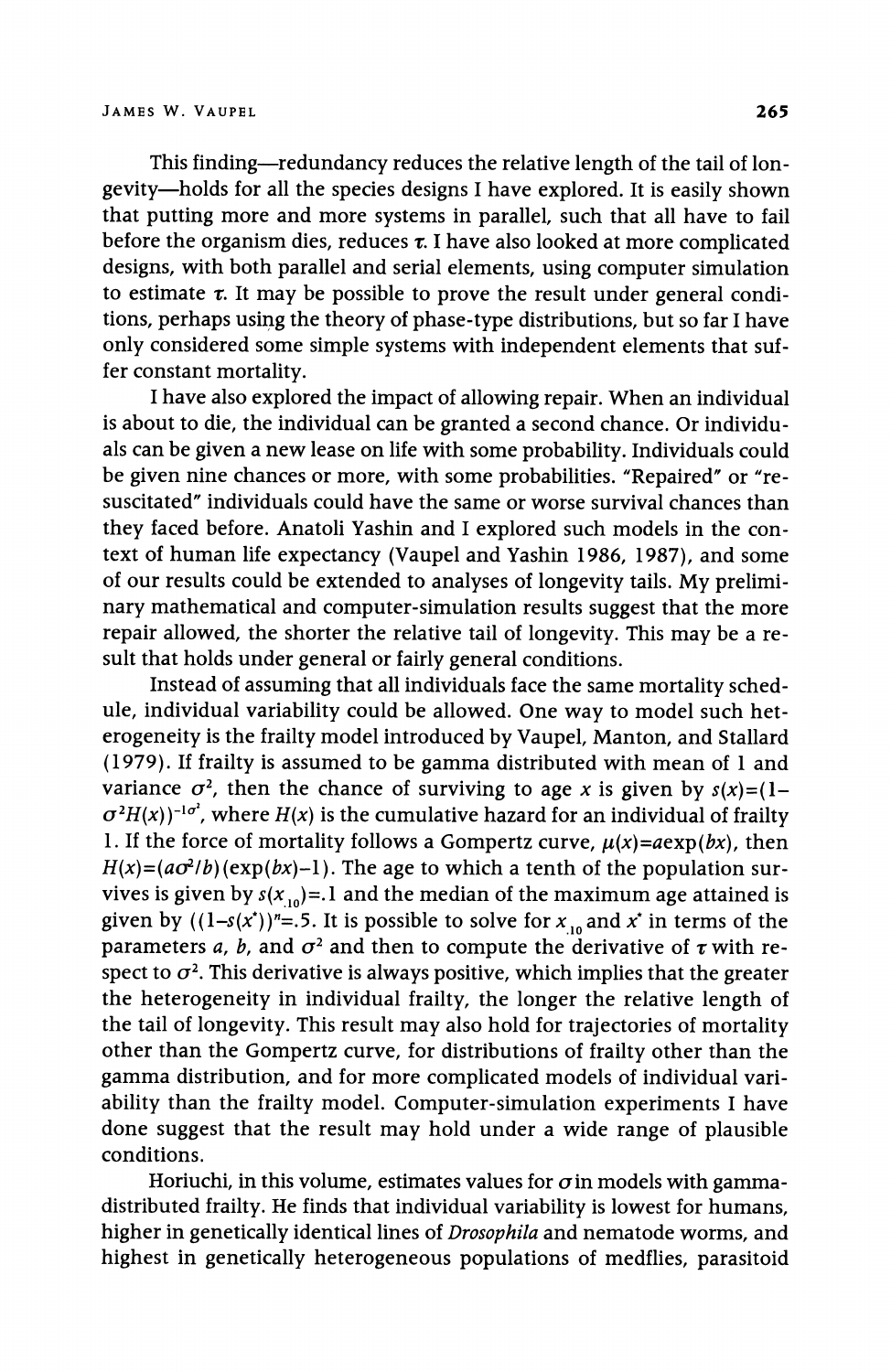wasps, and bean beetles. This ordering is consistent with the values of  $\tau$ , the **relative length of the tail of longevity, presented above in Table 2.** 

**Finally, I have explored the impact of environmental variability on the longevity tail. I did this by allowing the level of mortality to vary stochastically from one time period to the next, in simple computer-simulation models. The greater the environmental variability, the longer the relative length of the tail of longevity. Often in my experiments, however, the effect was small, especially when mortality was allowed to jump randomly to some level above or below its mean level from one short time interval to the next. The mortality fluctuations tended to cancel each other out by the time older ages were reached, so that the age at which a tenth of the population survives and the highest age attained were not much affected.** 

**To summarize, the less redundancy, the less repair, the more individual variability, and the more environmental variability, the longer the relative length of the tail of longevity. These results are preliminary, but suggestive.**  They seem consistent-or at least not inconsistent-with the empirical re**sults in Table 2.** 

**The combination of redundancy, repair, and low variability among individuals might be referred to as the "reliability" of a species. Humans are a reliable species in a steady environment; medflies are an unreliable species in an uncertain environment. Horiuchi, in this volume, rightly emphasizes the "quality control" of individual variability. Redundancy and repair are also important. Humans have more design redundancy than worms and worms have more than single-celled yeast. The insects and worms in Table 2 are postmitotic: they cannot replace cells and hence have limited repair capabilities.** 

**The basic proposition set forth in this chapter is that reliable species have short tails of longevity and unreliable species have long tails of longevity. Because this may seem counterintuitive or even paradoxical, it is worth further consideration. If the tail of longevity is short relative to a species' average life span, then mortality at advanced ages is high compared with mortality at younger ages. That is, death rates before old age are relatively low. Hence, the fundamental thesis of this chapter also can be expressed as follows: reliable species enjoy low death rates at younger ages and experience relatively high death rates at older ages. In unreliable species, the gap between mortality at advanced ages and at younger ages is smaller and sometimes even negative.** 

**In principle an unreliable species could have low mortality and long life expectancy. Consider, for instance, a system consisting of a single element with no repair. If the force of mortality for this element were low, life expectancy would be long-and the relative tail of longevity would be very long, as indicated in the first example above. So, an unreliable species is not necessarily the same as a low-quality species. In most cases, however, un-**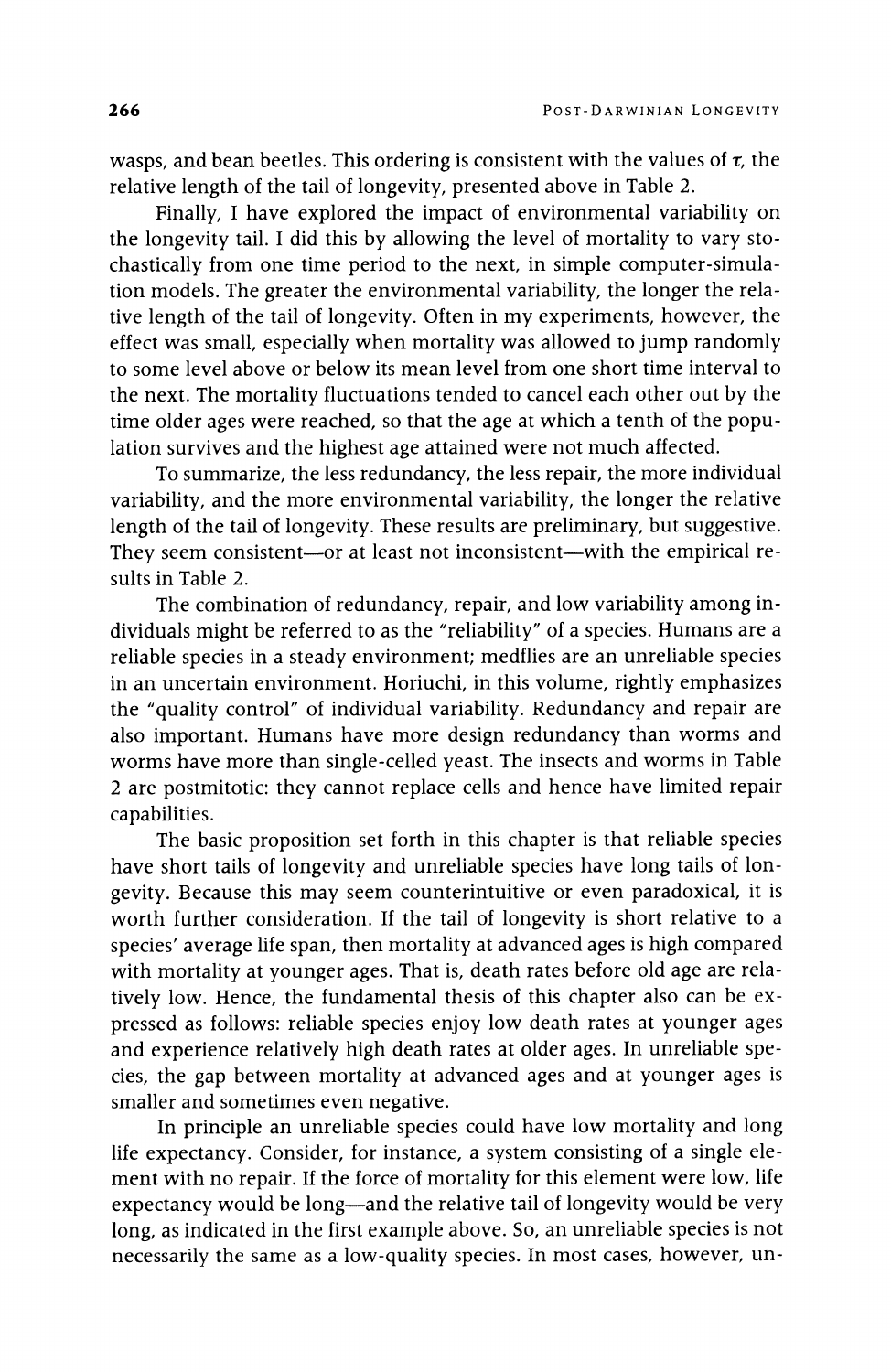**reliable species suffer high death rates. Furthermore, an uncertain environment could, on average, be a favorable one.** 

### **Conclusion**

**In addition to mobilizing the concepts and methods of evolutionary thinking to address the black-hole problem of the theories of mutation accumulation and antagonistic pleiotropy, researchers can address a stimulating new question. What degree of reliability maximizes Darwinian fitness in different environments and ecological niches? A species' reliability is determined by natural selection operating during the reproductive period of life. A species' reliability, interacting with the uncertainty of the environment, determines the length of its postreproductive life span. The biology of longevity has to be considered in the light of evolution, but it also has to be considered in the light of reliability engineering. And both evolution and reliability engineering have to be considered in the light of population thinking, that is, demography.** 

**Hence, demographic perspectives on the comparative biology of longevity can produce illuminating insights that augment the research of evolutionary biologists. This chapter and others in this volume provide examples. Evolutionary biologists have devoted some attention to postreproductive life (Wachter and Finch 1997), but much more research is warranted. The trajectory of mortality at advanced ages is of fundamental scientific interest to researchers interested in aging. The dramatic rise of human life expectancy and the rapid aging of human populations make understanding the outer reaches of survival highly relevant. Following Lotka's lead, demographers can continue to make substantial contributions to knowledge about the forces that govern life.** 

#### **Note**

**The author thanks Annette Baudisch, James R. Carey, Maxim Finkelstein, Jutta Gampe, and Shiro Horiuchi for helpful comments.** 

#### **References**

- **Abernathy, J. D. 1979. "The exponential increase in mortality rate with age attributed to wearing-out of biological components," Journal of Theoretical Biology 80: 333-354.**
- **Acsadi, G. and J. Nemeskeri. 1970. History of Human Life Span and Mortality. Budapest: Akademiai Kiad6.**
- **Carey, J. R. and C. Gruenfelder. 1997. "Population biology of the elderly," in K. W. Wachter and C. E. Finch (eds.), pp. 127-160.**
- **Carey, J. R. and D. S. Judge. 2000. Longevity Records: Life Spans of Mammals, Birds, Amphibians, Reptiles, and Fish. Odense, Denmark: Odense University Press.**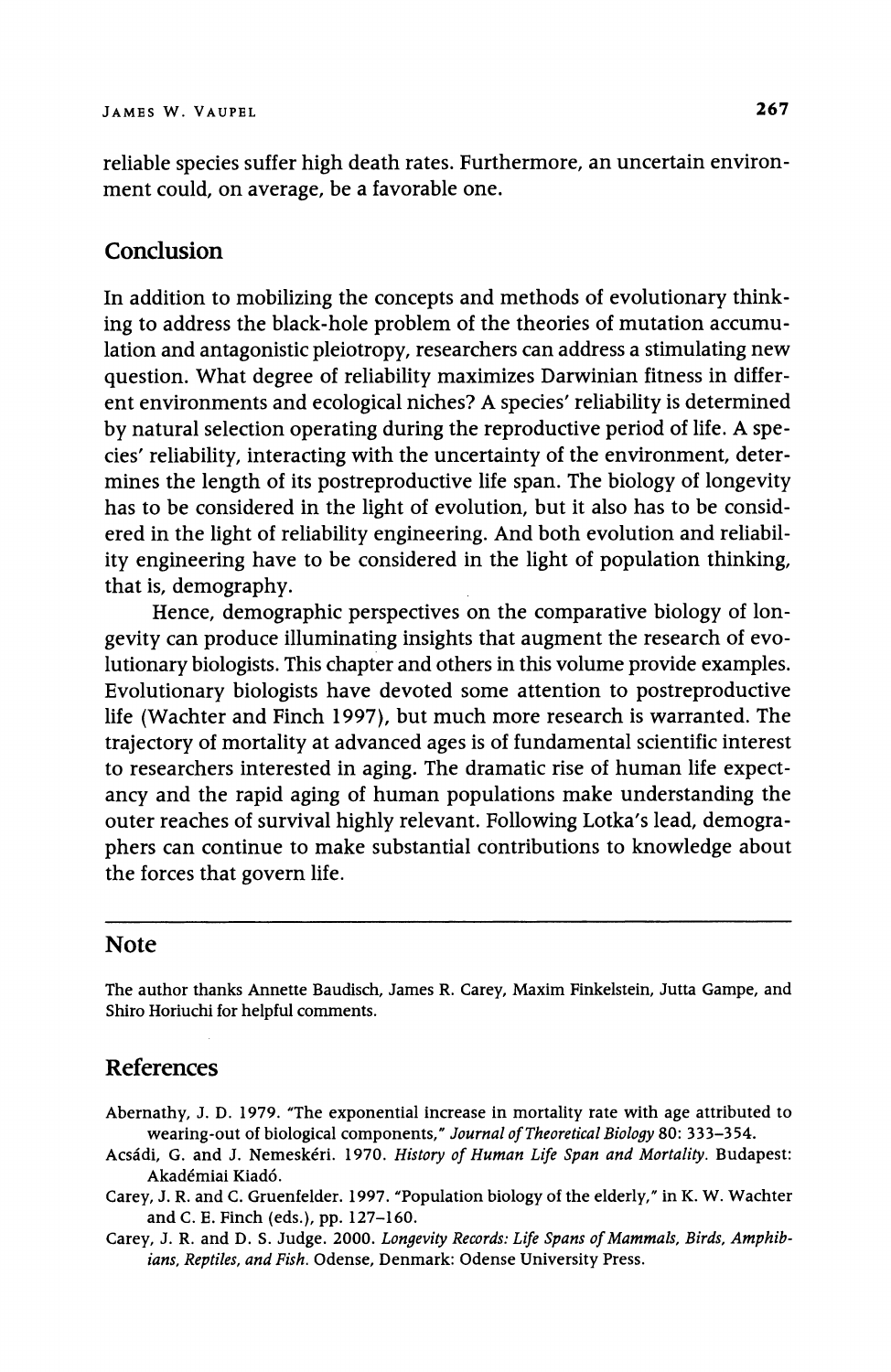- **Carey, J. R., P. Liedo, H.-G. Muller, J.-L. Wang, and J. W. Vaupel. 1998. "Dual modes of aging in Mediterranean fruit fly females," Science 281: 996-998.** 
	- **Charlesworth, Brian. 1994. Evolution in Age-Structured Populations. Cambridge: Cambridge University Press.** 
		- **.2001. "Patterns of age-specific means and genetic variances of mortality rates predicted by the mutation-accumulating theory of ageing," Journal of Theoretical Biology 210: 47-65.**
	- **Charlesworth, B. and L. Partridge. 1997. "Levelling of the grim reaper," Current Biology 7: 440-442.**
	- **Finch, C. E. 1990. Longevity, Senescence, and the Genome. Chicago: University of Chicago Press.**

**Fisher, R. A. 1930. The Genetical Theory of Natural Selection. Oxford: Oxford University Press.** 

- **Gavrilov, L. A. and N. S. Gavrilova. 2001. "The reliability theory of aging and longevity," Journal of Theoretical Biology 213: 527-545.**
- **Haldane, J. B. S. 1941. New Paths in Genetics. London: Allen and Unwin.**
- **Hamilton, W. D. 1966. "The moulding of senescence by natural selection," Journal of Theoretical Biology 12: 12-45.** 
	- **Hoppa, R. D. and J. W. Vaupel. 2002. Paleodemography: Age Distributions from Skeletal Samples. Cambridge: Cambridge University Press.**
	- **Japanese Ministry of Health, Labor and Welfare. 2002. http://www.mhlw.go.jp/english/ database/db-hw/lifetbO0/part .html**
	- **Jeune, B. and J. W. Vaupel (eds.). 1995. Exceptional Longevity: From Prehistory to the Present. Odense, Denmark: Odense University Press.**
	- **.1999. Validation of Exceptional Longevity. Odense, Denmark: Odense University Press. Johnson, T. E. 1997. "Genetic influences on aging," Experimental Gerontology 12: 11-21.**
	- **Medawar, P. B. 1946. "Old age and natural death," Modern Quarterly 1: 30-56.**
	- **. 1952. An Unsolved Problem in Biology. London: H. K. Lewis.**
- → Oeppen, J. and J. W. Vaupel. 2002. "Broken limits to life expectancy," Science 296(5570): **1029-1031. Available online at http://www.demogr.mpg.de/publications/files/ brokenlimits.htm** 
	- **Partridge, L. and M. Mangel. 1999. "Messages from mortality: The evolution of death rates in the old," Trends in Ecology and Evolution 14: 438-442.**
- → Pletcher, S. D. and J. W. Curtsinger. 1998. "Mortality plateaus and the evolution of senes**cence: Why are old-age mortality rates so low?" Evolution 52: 454-464.** 
	- **.2000. "The influence of environmentally induced heterogeneity on age-specific variance for mortality rates," Genetic Research 75: 321-329.**
	- **Pletcher, S. D., D. Houle, and J. W. Curtsinger. 1998. "Age-specific properties of spontaneous mutations affecting mortality in Drosophila melanogaster," Genetics 148: 287- 303.** 
		- **1999. "The evolution of age-specific mortality rates in Drosophila melanogaster among unselected lines," Genetics 153: 813-823.**
	- **Promislow, D. E. L. and M. Tatar. 1998. "Mutation and senescence: Where genetics and demography meet," Genetica 102/103: 299-313.**
	- **Robine, J.-M. and J. W. Vaupel. 2002. "Emergence of supercentenarians in low mortality countries," North American Actuarial Journal 6(3).**
	- **Thatcher, A. R., V. Kannisto, and J. W. Vaupel. 1998. The Force of Mortality at Ages 80 to 120. Odense, Denmark: Odense University Press. Available online at www.demogr.mpg.de/ Papers/Books/Monograph5 /ForMort.htm**
	- **Tuljapurkar, S. 1997. "The evolution of senescence," in K. W. Wachter and C. E. Finch (eds.), pp. 65-77.**
	- **Vaupel, J. W. 1997. "Trajectories of mortality at advanced ages," in K. W. Wachter and C. E. Finch (eds.), pp. 17-37.**
- **Vaupel, J. W., J. R. Carey, K. Christensen, T. E. Johnson, A. I. Yashin, N. V. Holm, I. A. Iachine, V. Kannisto, A. A. Khazaeli, P. Liedo, V. D. Longo, Y. Zeng, K. G. Manton,**